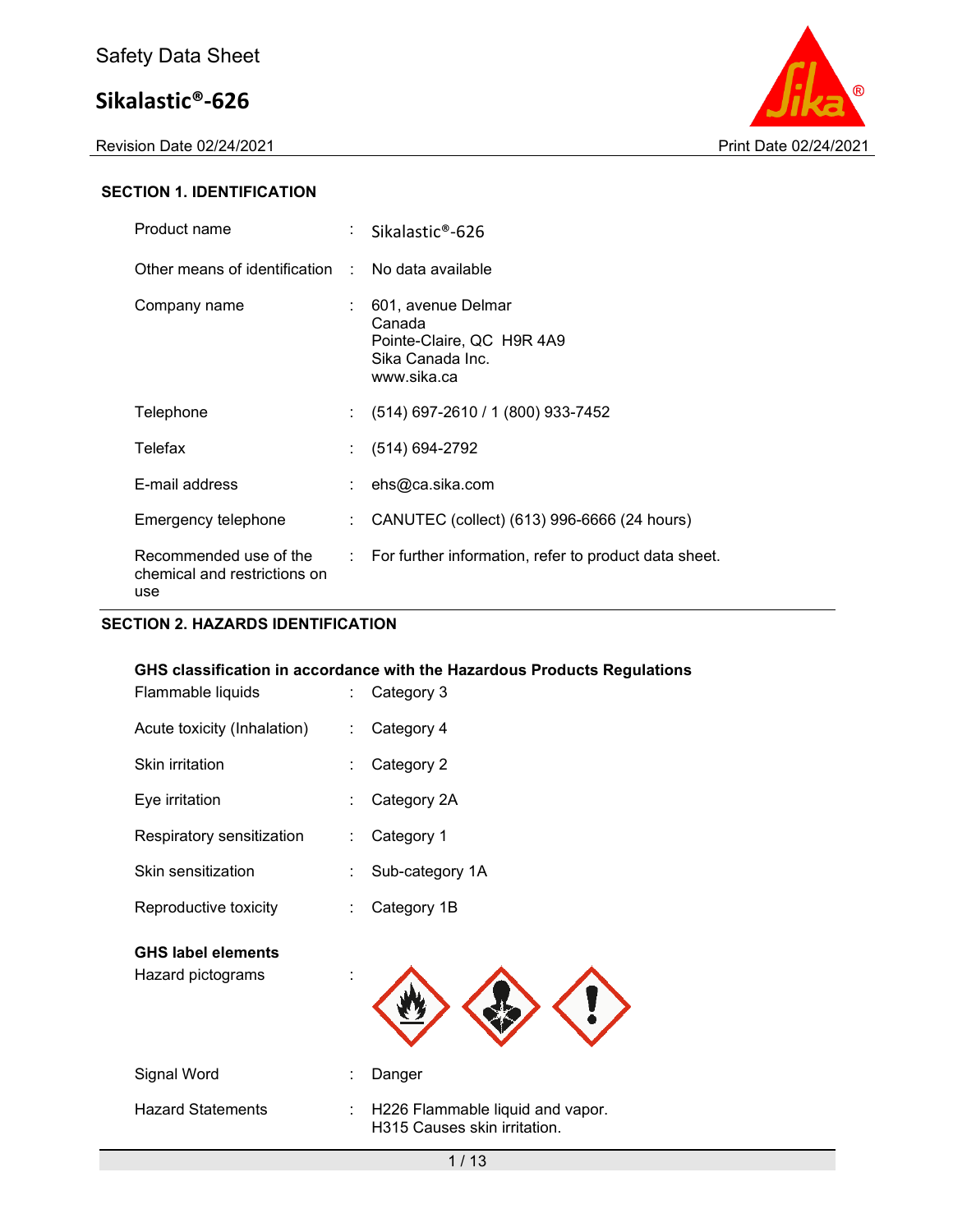

|                                      | H317 May cause an allergic skin reaction.<br>H319 Causes serious eye irritation.<br>H332 Harmful if inhaled.<br>H334 May cause allergy or asthma symptoms or breathing diffi-<br>culties if inhaled.<br>H360 May damage fertility or the unborn child.                                                                                                                                                                                                                                                                                                                                                                                                                                                                                                                                                                                                                                                                                                |
|--------------------------------------|-------------------------------------------------------------------------------------------------------------------------------------------------------------------------------------------------------------------------------------------------------------------------------------------------------------------------------------------------------------------------------------------------------------------------------------------------------------------------------------------------------------------------------------------------------------------------------------------------------------------------------------------------------------------------------------------------------------------------------------------------------------------------------------------------------------------------------------------------------------------------------------------------------------------------------------------------------|
| <b>Precautionary Statements</b><br>÷ | <b>Prevention:</b><br>P201 Obtain special instructions before use.<br>P202 Do not handle until all safety precautions have been read<br>and understood.<br>P210 Keep away from heat, hot surfaces, sparks, open flames<br>and other ignition sources. No smoking.<br>P233 Keep container tightly closed.<br>P240 Ground and bond container and receiving equipment.<br>P241 Use explosion-proof electrical/ ventilating/ lighting/ equip-<br>ment.<br>P242 Use non-sparking tools.<br>P243 Take action to prevent static discharges.<br>P261 Avoid breathing dust/ fume/ gas/ mist/ vapors/ spray.<br>P264 Wash skin thoroughly after handling.<br>P271 Use only outdoors or in a well-ventilated area.<br>P272 Contaminated work clothing should not be allowed out of<br>the workplace.<br>P280 Wear protective gloves/ protective clothing/ eye protection/<br>face protection.<br>P284 In case of inadequate ventilation wear respiratory protec- |
|                                      | tion.<br><b>Response:</b><br>P303 + P361 + P353 IF ON SKIN (or hair): Take off immediately<br>all contaminated clothing. Rinse skin with water.<br>P304 + P340 + P312 IF INHALED: Remove person to fresh air<br>and keep comfortable for breathing. Call a POISON CENTER/<br>doctor if you feel unwell.<br>P305 + P351 + P338 IF IN EYES: Rinse cautiously with water<br>for several minutes. Remove contact lenses, if present and easy<br>to do. Continue rinsing.<br>P308 + P313 IF exposed or concerned: Get medical advice/<br>attention.<br>P333 + P313 If skin irritation or rash occurs: Get medical advice/<br>attention.<br>P337 + P313 If eye irritation persists: Get medical advice/ atten-<br>tion.<br>P362 + P364 Take off contaminated clothing and wash it before<br>reuse.<br>P370 + P378 In case of fire: Use dry sand, dry chemical or alco-<br>hol-resistant foam to extinguish.                                                 |
|                                      | Storage:<br>P403 + P235 Store in a well-ventilated place. Keep cool.<br>P405 Store locked up.                                                                                                                                                                                                                                                                                                                                                                                                                                                                                                                                                                                                                                                                                                                                                                                                                                                         |
|                                      | Disposal:<br>2/13                                                                                                                                                                                                                                                                                                                                                                                                                                                                                                                                                                                                                                                                                                                                                                                                                                                                                                                                     |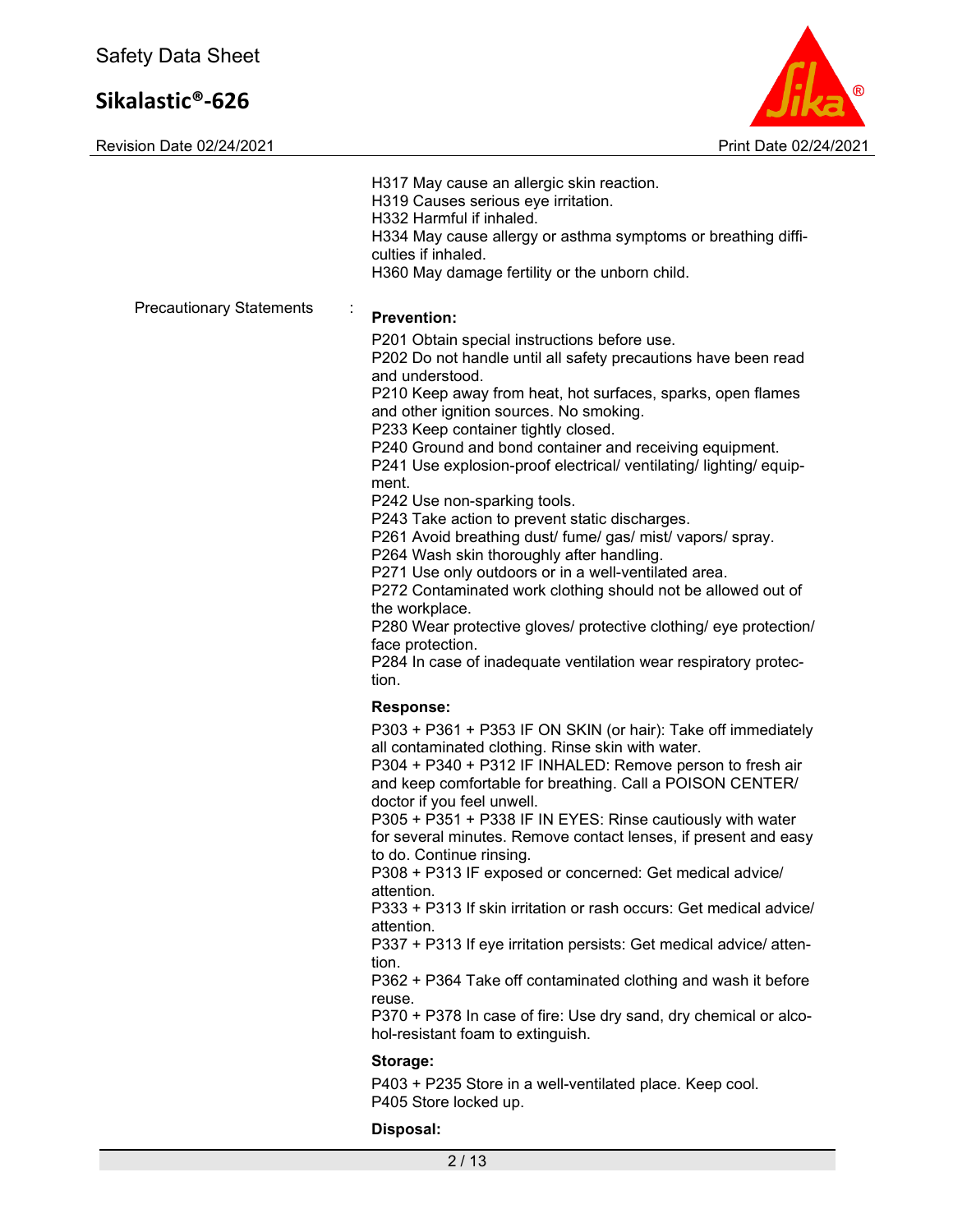Revision Date 02/24/2021 Print Date 02/24/2021

P501 Dispose of contents/ container to an approved waste disposal plant.

#### **Additional Labeling**

There are no ingredients with unknown acute toxicity used in a mixture at a concentration >= 1%.

#### **Other hazards**

None known.

#### **SECTION 3. COMPOSITION/INFORMATION ON INGREDIENTS**

Substance / Mixture : Mixture

#### **Components**

| Chemical name                         | CAS-No.    | Classification      | Concentra-                      |
|---------------------------------------|------------|---------------------|---------------------------------|
|                                       |            |                     | tion $(% \mathcal{O}_{N})$ w/w) |
| 2-methoxy-1-methylethyl acetate       | 108-65-6   | Flam. Liq. 3; H226  | $>= 10 - 530$                   |
|                                       |            | STOT SE 3; H336     |                                 |
| propylene carbonate                   | 108-32-7   | Eye Irrit. 2A; H319 | $>= 5 - < 10$                   |
| Bis[2-[2-(1-methylethyl)-3-           | 59719-67-4 | Eye Irrit. 2A; H319 | $>= 1 - 5$                      |
| oxazolidinyl]ethyl]hexane- 1,2-       |            | Skin Sens. 1B; H317 |                                 |
| diylbiscarbamate                      |            |                     |                                 |
| 3-isocyanatomethyl-3,5,5-             | 4098-71-9  | Acute Tox. 1; H330  | $>= 1 - 5$                      |
| trimethylcyclohexyl isocyanate        |            | Skin Corr. 1C; H314 |                                 |
|                                       |            | Eye Dam. 1; H318    |                                 |
|                                       |            | Resp. Sens. 1; H334 |                                 |
|                                       |            | Skin Sens. 1; H317  |                                 |
|                                       |            | STOT SE 3; H335     |                                 |
| Pentamethyl piperidylsebacate         | 41556-26-7 | Skin Sens. 1A; H317 | $\overline{>}$ = 0.1 - < 1      |
| N-methyl-2-pyrrolidone                | 872-50-4   | Skin Irrit. 2; H315 | $>= 0.1 - 5.1$                  |
|                                       |            | Eye Irrit. 2A; H319 |                                 |
|                                       |            | Repr. 1B; H360      |                                 |
|                                       |            | STOT SE 3; H335     |                                 |
| methyl 1,2,2,6,6-pentamethyl-4-       | 82919-37-7 | Skin Sens. 1A; H317 | $>= 0.1 - 1.1$                  |
| piperidyl sebacate                    |            |                     |                                 |
| 2-ethylhexanoic acid, zirconium salt  | 22464-99-9 | Repr. 2; H361       | $>= 0.1 - 1.1$                  |
| 4,5-dichloro-2-octyl-2H-isothiazol-3- | 64359-81-5 | Acute Tox. 4; H302  | $>= 0.1 - 1$                    |
| one (DCOIT)                           |            | Acute Tox. 2; H330  |                                 |
|                                       |            | Skin Corr. 1B; H314 |                                 |
|                                       |            | Skin Sens. 1A; H317 |                                 |

Actual concentration or concentration range is withheld as a trade secret

## **SECTION 4. FIRST AID MEASURES**

| General advice |    | : Move out of dangerous area.<br>Consult a physician.<br>Show this material safety data sheet to the doctor in attend-<br>ance. |
|----------------|----|---------------------------------------------------------------------------------------------------------------------------------|
| If inhaled     | ÷. | Move to fresh air.<br>Consult a physician after significant exposure.                                                           |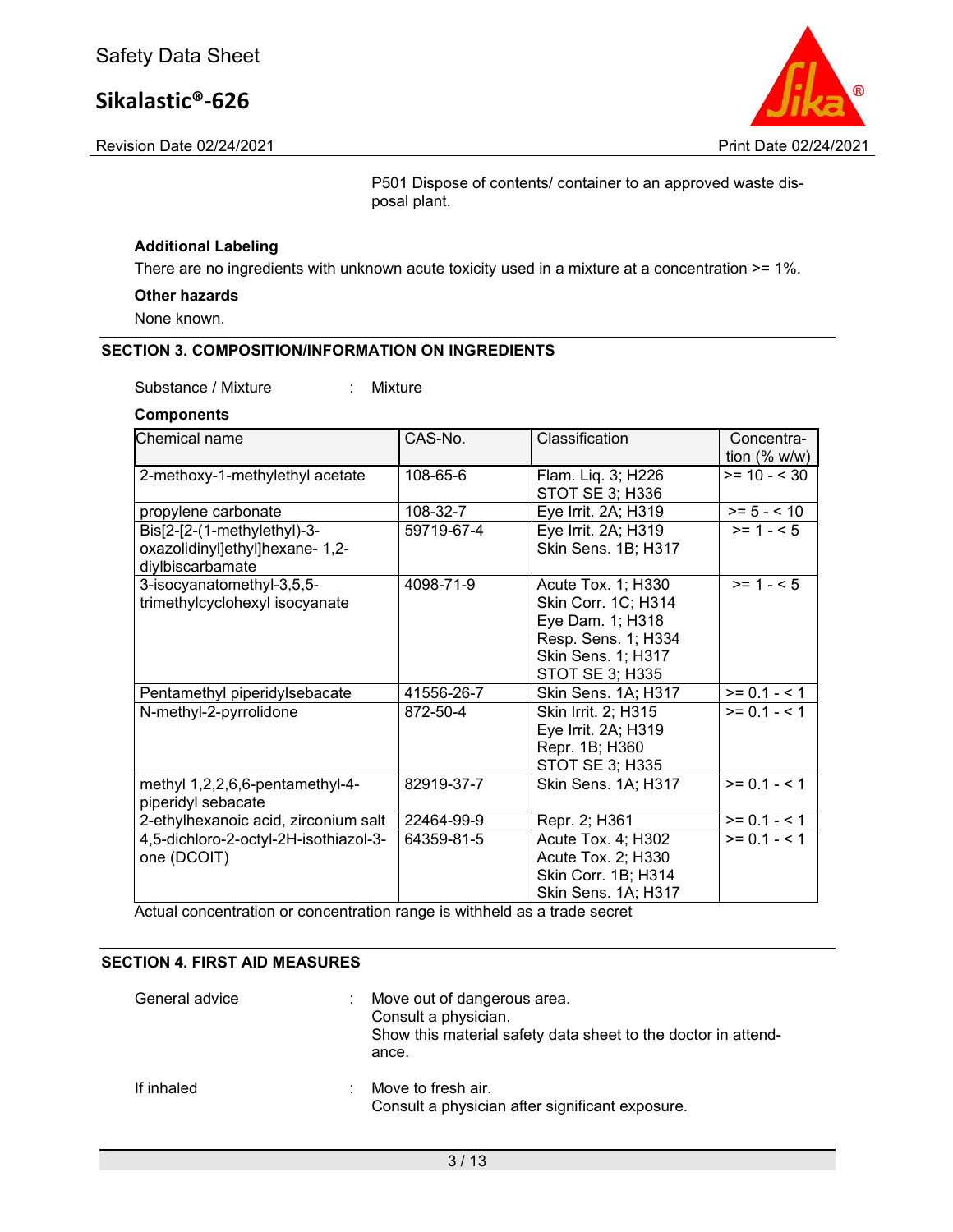

| In case of skin contact                                           |   | Take off contaminated clothing and shoes immediately.<br>Wash off with soap and plenty of water.<br>If symptoms persist, call a physician.                                                                                                                                                                                                                                                                                                                                  |
|-------------------------------------------------------------------|---|-----------------------------------------------------------------------------------------------------------------------------------------------------------------------------------------------------------------------------------------------------------------------------------------------------------------------------------------------------------------------------------------------------------------------------------------------------------------------------|
| In case of eye contact                                            | ÷ | Immediately flush eye(s) with plenty of water.<br>Remove contact lenses.<br>Keep eye wide open while rinsing.<br>If eye irritation persists, consult a specialist.                                                                                                                                                                                                                                                                                                          |
| If swallowed                                                      |   | Clean mouth with water and drink afterwards plenty of water.<br>Do not induce vomiting without medical advice.<br>Do not give milk or alcoholic beverages.<br>Never give anything by mouth to an unconscious person.<br>Obtain medical attention.                                                                                                                                                                                                                           |
| Most important symptoms<br>and effects, both acute and<br>delayed |   | irritant effects<br>sensitizing effects<br>toxic effects for reproduction<br>Asthmatic appearance<br>Respiratory disorder<br>Allergic reactions<br>Excessive lachrymation<br>Erythema<br>Headache<br>Dermatitis<br>Causes skin irritation.<br>May cause an allergic skin reaction.<br>Causes serious eye irritation.<br>Harmful if inhaled.<br>May cause allergy or asthma symptoms or breathing difficul-<br>ties if inhaled.<br>May damage fertility or the unborn child. |
| Notes to physician                                                |   | Treat symptomatically.                                                                                                                                                                                                                                                                                                                                                                                                                                                      |

## **SECTION 5. FIRE-FIGHTING MEASURES**

| Suitable extinguishing media :    | Alcohol-resistant foam<br>Carbon dioxide (CO2)<br>Dry chemical                                                                                                                                                                                                                |
|-----------------------------------|-------------------------------------------------------------------------------------------------------------------------------------------------------------------------------------------------------------------------------------------------------------------------------|
| Unsuitable extinguishing<br>media | Water                                                                                                                                                                                                                                                                         |
| Further information               | Use water spray to cool unopened containers.<br>Collect contaminated fire extinguishing water separately. This<br>must not be discharged into drains.<br>Fire residues and contaminated fire extinguishing water must<br>be disposed of in accordance with local regulations. |
| for fire-fighters                 | Special protective equipment : In the event of fire, wear self-contained breathing apparatus.                                                                                                                                                                                 |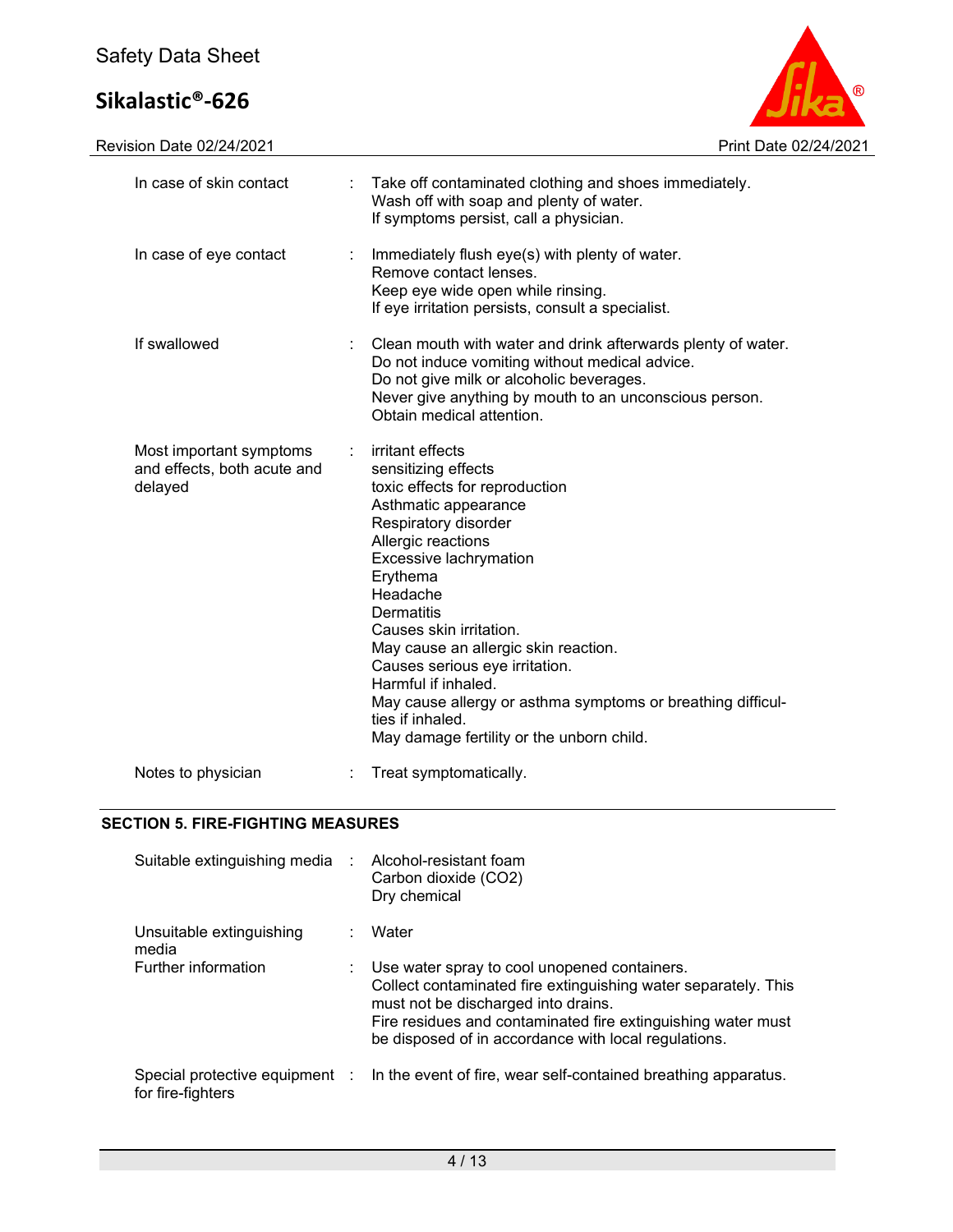Revision Date 02/24/2021 Print Date 02/24/2021



## **SECTION 6. ACCIDENTAL RELEASE MEASURES**

| Personal precautions, protec- :<br>tive equipment and emer-<br>gency procedures | Use personal protective equipment.<br>Remove all sources of ignition.<br>Deny access to unprotected persons.<br>Beware of vapors accumulating to form explosive concentra-<br>tions. Vapors can accumulate in low areas.                     |
|---------------------------------------------------------------------------------|----------------------------------------------------------------------------------------------------------------------------------------------------------------------------------------------------------------------------------------------|
| Environmental precautions                                                       | : Prevent product from entering drains.<br>If the product contaminates rivers and lakes or drains inform<br>respective authorities.<br>Local authorities should be advised if significant spillages<br>cannot be contained.                  |
| Methods and materials for<br>containment and cleaning up                        | Contain spillage, and then collect with non-combustible ab-<br>sorbent material, (e.g. sand, earth, diatomaceous earth, ver-<br>miculite) and place in container for disposal according to local<br>/ national regulations (see section 13). |

## **SECTION 7. HANDLING AND STORAGE**

| Advice on protection against<br>fire and explosion | Use explosion-proof equipment.<br>$\sim$<br>Keep away from heat/ sparks/ open flames/ hot surfaces. No<br>smoking.<br>Take precautionary measures against electrostatic discharg-<br>es.                                                                                                                                                                                                                                                                                                                                                                                                                                                                                                                                                                                                                                                                                                                                                                                                                            |
|----------------------------------------------------|---------------------------------------------------------------------------------------------------------------------------------------------------------------------------------------------------------------------------------------------------------------------------------------------------------------------------------------------------------------------------------------------------------------------------------------------------------------------------------------------------------------------------------------------------------------------------------------------------------------------------------------------------------------------------------------------------------------------------------------------------------------------------------------------------------------------------------------------------------------------------------------------------------------------------------------------------------------------------------------------------------------------|
| Advice on safe handling                            | Avoid formation of aerosol.<br>Do not breathe vapors or spray mist.<br>Avoid exceeding the given occupational exposure limits (see<br>section 8).<br>Do not get in eyes, on skin, or on clothing.<br>For personal protection see section 8.<br>Persons with a history of skin sensitization problems or asth-<br>ma, allergies, chronic or recurrent respiratory disease should<br>not be employed in any process in which this mixture is being<br>used.<br>Smoking, eating and drinking should be prohibited in the ap-<br>plication area.<br>Take precautionary measures against static discharge.<br>Provide sufficient air exchange and/or exhaust in work rooms.<br>Open drum carefully as content may be under pressure.<br>Pregnant women or women of child-bearing age should not be<br>exposed to this product.<br>Take necessary action to avoid static electricity discharge<br>(which might cause ignition of organic vapors).<br>Follow standard hygiene measures when handling chemical<br>products. |
| Conditions for safe storage                        | Store in original container.<br>Keep in a well-ventilated place.<br>Containers which are opened must be carefully resealed and<br>kept upright to prevent leakage.                                                                                                                                                                                                                                                                                                                                                                                                                                                                                                                                                                                                                                                                                                                                                                                                                                                  |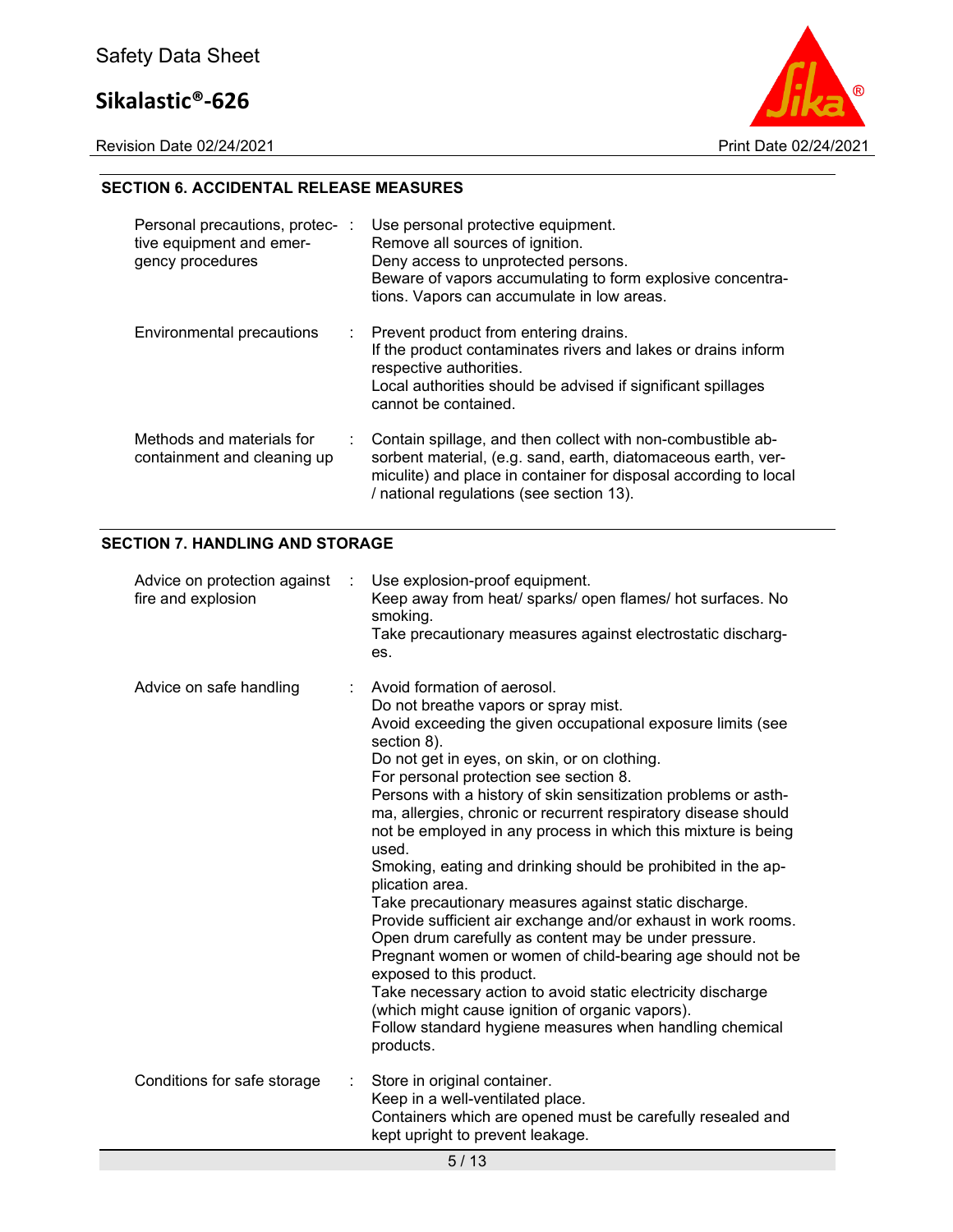

Observe label precautions. Store in accordance with local regulations.

Materials to avoid **:** Explosives

Oxidizing agents Poisonous gases Poisonous liquids

## **SECTION 8. EXPOSURE CONTROLS/PERSONAL PROTECTION**

#### **Ingredients with workplace control parameters**

| Components                                                   | CAS-No.                                                                                                                                                                                                                                                                                                                                                                                                                                                                  | Value type<br>(Form of | Control parame-<br>ters / Permissible                                                                                         | <b>Basis</b> |
|--------------------------------------------------------------|--------------------------------------------------------------------------------------------------------------------------------------------------------------------------------------------------------------------------------------------------------------------------------------------------------------------------------------------------------------------------------------------------------------------------------------------------------------------------|------------------------|-------------------------------------------------------------------------------------------------------------------------------|--------------|
|                                                              |                                                                                                                                                                                                                                                                                                                                                                                                                                                                          | exposure)              | concentration                                                                                                                 |              |
| 3-isocyanatomethyl-3,5,5-<br>trimethylcyclohexyl isocyanate  | 4098-71-9                                                                                                                                                                                                                                                                                                                                                                                                                                                                | <b>TWA</b>             | 0.005 ppm<br>$0.05$ mg/m $3$                                                                                                  | CA AB OEL    |
|                                                              |                                                                                                                                                                                                                                                                                                                                                                                                                                                                          | <b>TWA</b>             | 0.005 ppm                                                                                                                     | CA BC OEL    |
|                                                              |                                                                                                                                                                                                                                                                                                                                                                                                                                                                          | C                      | $0.01$ ppm                                                                                                                    | CA BC OEL    |
|                                                              |                                                                                                                                                                                                                                                                                                                                                                                                                                                                          | <b>TWA</b>             | 0.005 ppm                                                                                                                     | CA ON OEL    |
|                                                              |                                                                                                                                                                                                                                                                                                                                                                                                                                                                          | C                      | $0.02$ ppm                                                                                                                    | CA ON OEL    |
|                                                              |                                                                                                                                                                                                                                                                                                                                                                                                                                                                          | <b>TWAEV</b>           | 0.005 ppm<br>$0.045$ mg/m3                                                                                                    | CA QC OEL    |
| <b>Engineering measures</b><br>Personal protective equipment | Use of adequate ventilation should be sufficient to control<br>worker exposure to airborne contaminants. If the use of this<br>product generates dust, fumes, gas, vapor or mist, use pro-<br>cess enclosures, local exhaust ventilation or other engineer-<br>ing controls to keep worker exposure below any recommend-<br>ed or statutory limits.<br>The engineering controls also need to keep gas, vapor or<br>dust concentrations below any lower explosive limits. |                        |                                                                                                                               |              |
| Respiratory protection                                       | Use a properly fitted NIOSH approved air-purifying or air-fed<br>respirator complying with an approved standard if a risk as-<br>sessment indicates this is necessary.<br>The filter class for the respirator must be suitable for the max-<br>imum expected contaminant concentration                                                                                                                                                                                   |                        |                                                                                                                               |              |
|                                                              | (gas/vapor/aerosol/particulates) that may arise when han-<br>dling the product. If this concentration is exceeded, self-<br>contained breathing apparatus must be used.                                                                                                                                                                                                                                                                                                  |                        |                                                                                                                               |              |
| Hand protection                                              | Chemical-resistant, impervious gloves complying with an<br>approved standard should be worn at all times when handling<br>chemical products if a risk assessment indicates this is nec-<br>essary.                                                                                                                                                                                                                                                                       |                        |                                                                                                                               |              |
| Eye protection                                               |                                                                                                                                                                                                                                                                                                                                                                                                                                                                          |                        | Safety eyewear complying with an approved standard should<br>be used when a risk assessment indicates this is necessary.      |              |
| Skin and body protection                                     |                                                                                                                                                                                                                                                                                                                                                                                                                                                                          | 0.140                  | Choose body protection in relation to its type, to the concen-<br>tration and amount of dangerous substances, and to the spe- |              |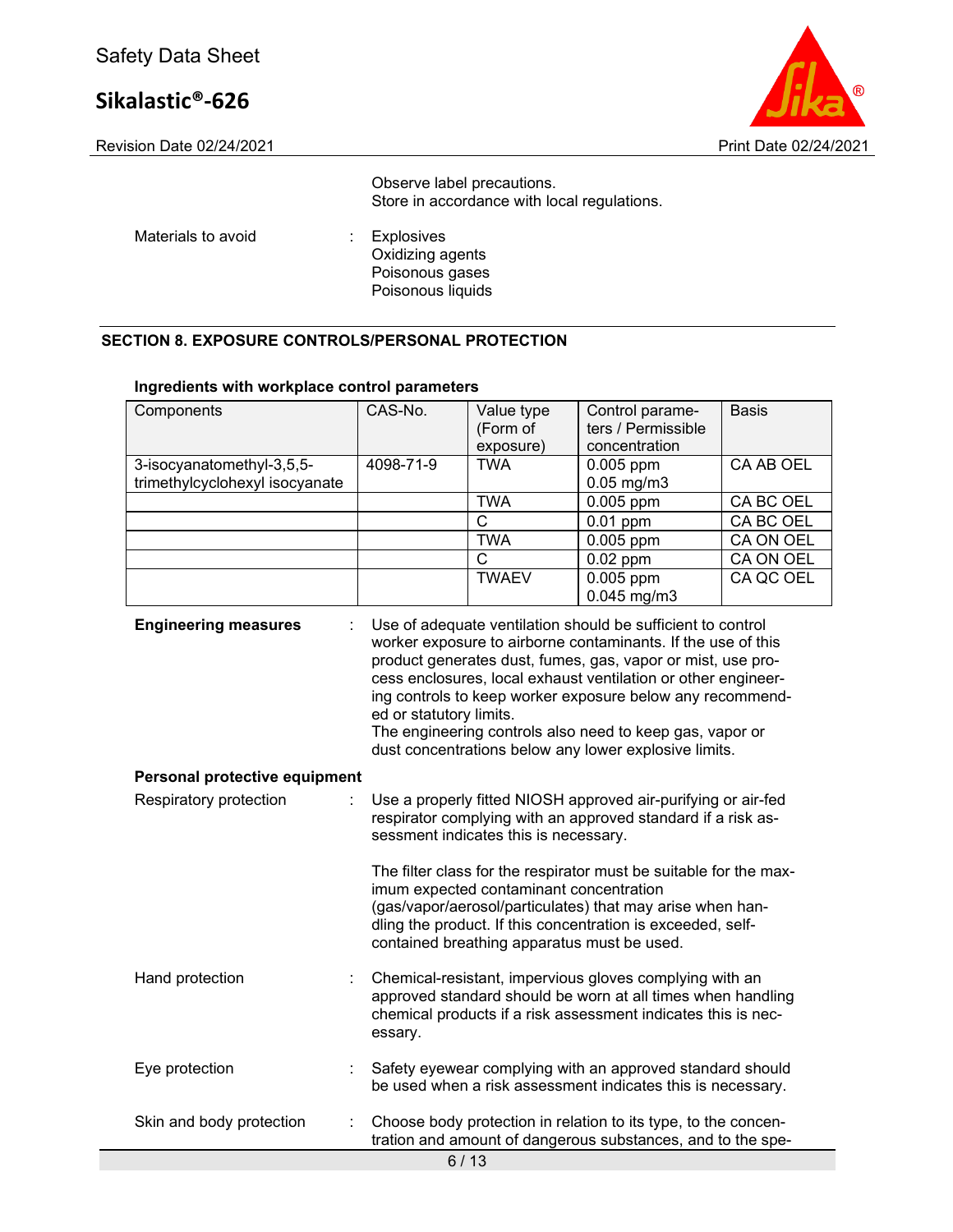

cific work-place.

| Hygiene measures | : Avoid contact with skin, eyes and clothing.<br>Wash hands before breaks and immediately after handling<br>the product.<br>Remove respiratory and skin/eye protection only after vapors<br>have been cleared from the area.<br>Remove contaminated clothing and protective equipment<br>before entering eating areas. |
|------------------|------------------------------------------------------------------------------------------------------------------------------------------------------------------------------------------------------------------------------------------------------------------------------------------------------------------------|
|                  | Wash thoroughly after handling.                                                                                                                                                                                                                                                                                        |

## **SECTION 9. PHYSICAL AND CHEMICAL PROPERTIES**

| Appearance                                                        | t.        | liquid                                         |
|-------------------------------------------------------------------|-----------|------------------------------------------------|
| Color                                                             |           | various                                        |
| Odor                                                              | ÷         | hydrocarbon-like                               |
| <b>Odor Threshold</b>                                             | ÷         | No data available                              |
| pH                                                                |           | Not applicable                                 |
| Melting point/range / Freezing                                    | $\sim 10$ | No data available                              |
| point<br>Boiling point/boiling range                              | t.        | $> 100 °C$ ( $> 212 °F$ )                      |
| Flash point                                                       |           | ca. 47.8 °C (118.0 °F)<br>(Method: closed cup) |
| Evaporation rate                                                  | ÷.        | No data available                              |
| Flammability (solid, gas)                                         | ÷.        | No data available                              |
| Upper explosion limit / Upper :<br>flammability limit             |           | 10.8 %(V)                                      |
| Lower explosion limit / Lower : $1.5\%$ (V)<br>flammability limit |           |                                                |
| Vapor pressure                                                    |           | 3.1 hpa                                        |
| Relative vapor density                                            |           | No data available                              |
| Density                                                           |           | ca. 1.32 g/cm3 (20 °C (68 °F))                 |
| Solubility(ies)<br>Water solubility                               | ÷.        | No data available                              |
| Solubility in other solvents :                                    |           | No data available                              |
| Partition coefficient: n-<br>octanol/water                        | t.        | No data available                              |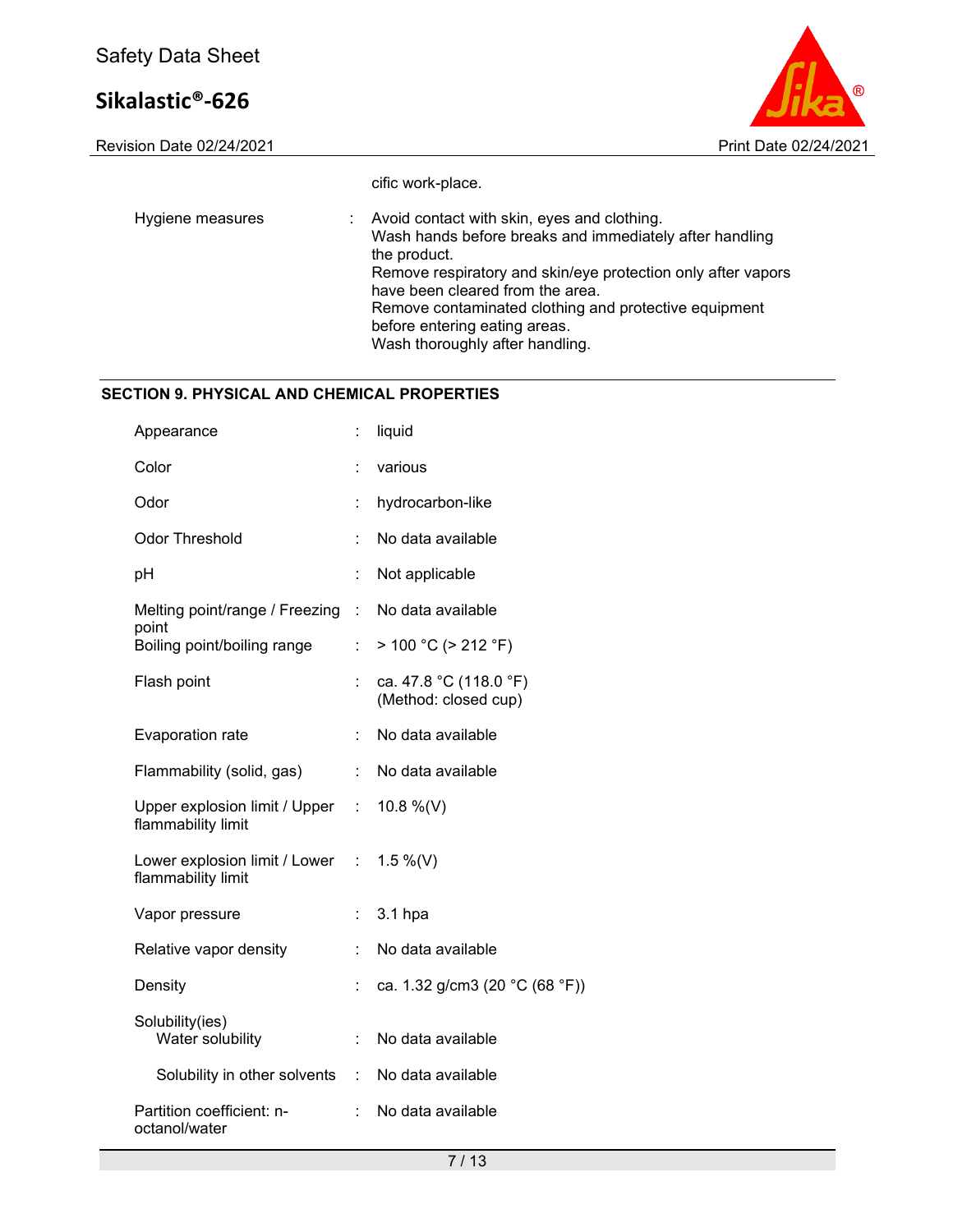Revision Date 02/24/2021 Print Date 02/24/2021



| Autoignition temperature                    |    | $\therefore$ 333 °C                 |
|---------------------------------------------|----|-------------------------------------|
| Decomposition temperature                   | t. | No data available                   |
| Viscosity<br>Viscosity, dynamic             |    | No data available                   |
| Viscosity, kinematic                        |    | : ca. > 20.5 mm2/s (40 °C (104 °F)) |
| Explosive properties                        |    | No data available                   |
| Oxidizing properties                        | ÷  | No data available                   |
| Volatile organic compounds<br>(VOC) content |    | $: 211.5$ g/l                       |

## **SECTION 10. STABILITY AND REACTIVITY**

| Reactivity                              |    | No dangerous reaction known under conditions of normal use.                                 |
|-----------------------------------------|----|---------------------------------------------------------------------------------------------|
| Chemical stability                      |    | $\therefore$ The product is chemically stable.                                              |
| Possibility of hazardous reac-<br>tions | ÷  | Stable under recommended storage conditions.<br>Vapors may form explosive mixture with air. |
| Conditions to avoid                     |    | : Heat, flames and sparks.                                                                  |
| Incompatible materials                  | ÷. | No data available                                                                           |
| Hazardous decomposition<br>products     |    | No decomposition if stored and applied as directed.                                         |

### **SECTION 11. TOXICOLOGICAL INFORMATION**

| <b>Acute toxicity</b><br>Harmful if inhaled.<br><b>Components:</b> |                                                                            |
|--------------------------------------------------------------------|----------------------------------------------------------------------------|
| 2-methoxy-1-methylethyl acetate:                                   |                                                                            |
|                                                                    |                                                                            |
| Acute oral toxicity                                                | : LD50 Oral (Rat): $>$ 5,000 mg/kg                                         |
|                                                                    |                                                                            |
| Acute dermal toxicity                                              | : LD50 Dermal (Rabbit): $>$ 5,000 mg/kg                                    |
|                                                                    |                                                                            |
|                                                                    | Bis[2-[2-(1-methylethyl)-3-oxazolidinyl]ethyl]hexane-1,2-diylbiscarbamate: |
|                                                                    |                                                                            |
| Acute oral toxicity                                                | : LD50 Oral (Rat): $>$ 5,000 mg/kg                                         |
| Acute dermal toxicity                                              | : LD50 Dermal (Rabbit): $>$ 2,000 mg/kg                                    |
|                                                                    |                                                                            |
|                                                                    |                                                                            |
|                                                                    |                                                                            |
| 3-isocyanatomethyl-3,5,5-trimethylcyclohexyl isocyanate:           |                                                                            |
| Acute oral toxicity                                                | : LD50 Oral (Rat): $4,814$ mg/kg                                           |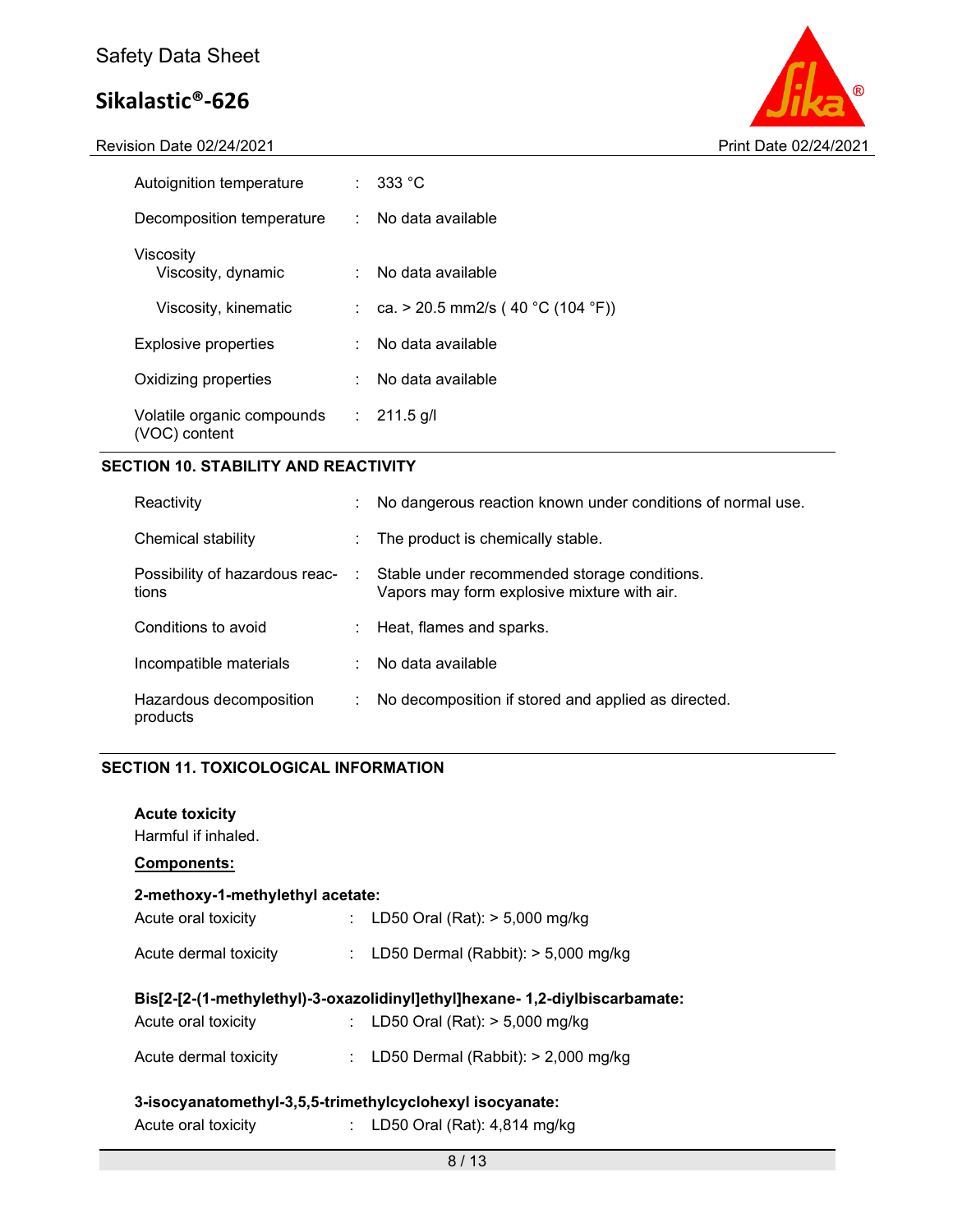Revision Date 02/24/2021 Print Date 02/24/2021



| Acute inhalation toxicity                                                  |                                                                    |                               | : $LC50$ (Rat): 0.031 mg/l<br>Exposure time: 4 h<br>Test atmosphere: dust/mist |            |
|----------------------------------------------------------------------------|--------------------------------------------------------------------|-------------------------------|--------------------------------------------------------------------------------|------------|
| Acute dermal toxicity                                                      |                                                                    |                               | : LD50 Dermal (Rat): > 7,000 mg/kg                                             |            |
| N-methyl-2-pyrrolidone:                                                    |                                                                    |                               |                                                                                |            |
| Acute oral toxicity                                                        |                                                                    | ÷                             | LD50 Oral (Rat): 4,150 mg/kg                                                   |            |
| Acute inhalation toxicity                                                  |                                                                    |                               | LC50 (Rat): 5.1 mg/l<br>Exposure time: 4 h<br>Test atmosphere: dust/mist       |            |
| Acute dermal toxicity                                                      |                                                                    | $\mathbb{Z}^{\mathbb{Z}^n}$ . | LD50 Dermal (Rabbit): $> 5,000$ mg/kg                                          |            |
|                                                                            |                                                                    |                               | 4,5-dichloro-2-octyl-2H-isothiazol-3-one (DCOIT):                              |            |
| Acute oral toxicity                                                        |                                                                    | ÷.                            | LD50 Oral (Rat): 1,636 mg/kg                                                   |            |
| Acute inhalation toxicity                                                  |                                                                    | ÷.                            | LC50 (Rat): 0.26 mg/l<br>Exposure time: 4 h                                    |            |
|                                                                            |                                                                    |                               | Test atmosphere: dust/mist                                                     |            |
| <b>Skin corrosion/irritation</b>                                           |                                                                    |                               |                                                                                |            |
| Causes skin irritation.                                                    |                                                                    |                               |                                                                                |            |
| Causes serious eye irritation.                                             | Serious eye damage/eye irritation                                  |                               |                                                                                |            |
| <b>Respiratory or skin sensitization</b>                                   |                                                                    |                               |                                                                                |            |
| <b>Skin sensitization</b>                                                  |                                                                    |                               |                                                                                |            |
| May cause an allergic skin reaction.                                       |                                                                    |                               |                                                                                |            |
| <b>Respiratory sensitization</b>                                           |                                                                    |                               |                                                                                |            |
| May cause allergy or asthma symptoms or breathing difficulties if inhaled. |                                                                    |                               |                                                                                |            |
| <b>Germ cell mutagenicity</b>                                              |                                                                    |                               |                                                                                |            |
|                                                                            | Not classified based on available information.                     |                               |                                                                                |            |
| Carcinogenicity                                                            |                                                                    |                               |                                                                                |            |
| <b>IARC</b>                                                                | Not classified based on available information.<br>Titanium dioxide |                               | Group 2B: Possibly carcinogenic to humans                                      | 13463-67-7 |
| <b>OSHA</b>                                                                | Not applicable                                                     |                               |                                                                                |            |
| <b>NTP</b>                                                                 | Not applicable                                                     |                               |                                                                                |            |
|                                                                            |                                                                    |                               |                                                                                |            |
|                                                                            |                                                                    |                               |                                                                                |            |

## **Reproductive toxicity**

May damage fertility or the unborn child.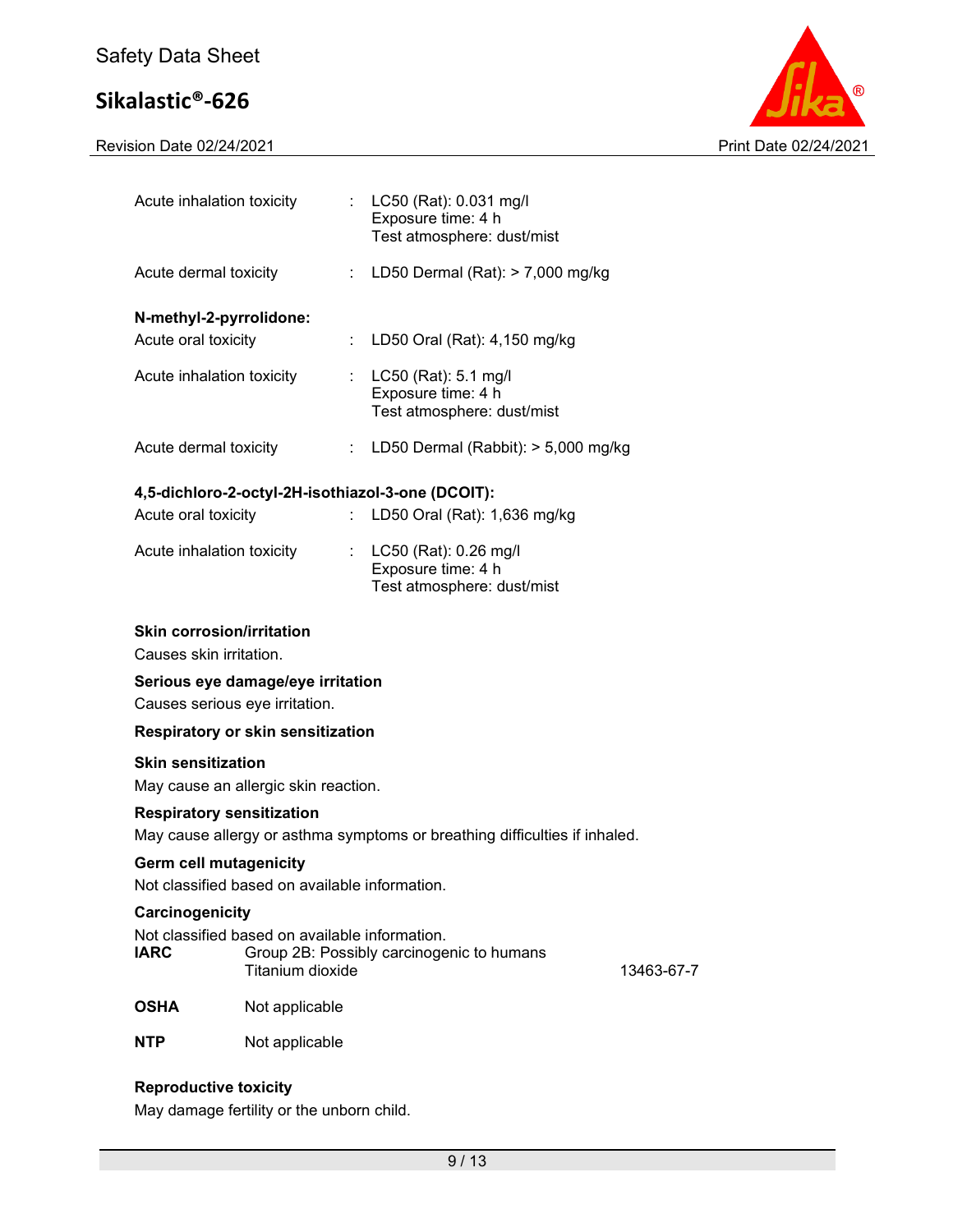#### Revision Date 02/24/2021 Print Date 02/24/2021



#### **STOT-single exposure**

Not classified based on available information.

#### **STOT-repeated exposure**

Once sensitized, a severe allergic reaction may occur when subsequently exposed to very low levels.

#### **Aspiration toxicity**

Not classified based on available information.

### **SECTION 12. ECOLOGICAL INFORMATION**

#### **Ecotoxicity**

#### **Components:**

#### **Bis[2-[2-(1-methylethyl)-3-oxazolidinyl]ethyl]hexane- 1,2-diylbiscarbamate:**

| Toxicity to daphnia and other<br>aquatic invertebrates | EC50 (Daphnia magna (Water flea)): 87.1 mg/l<br>Exposure time: 48 h                             |
|--------------------------------------------------------|-------------------------------------------------------------------------------------------------|
| Toxicity to algae/aquatic<br>plants                    | $\pm$ EC50 (Scenedesmus capricornutum (fresh water algae)): 18.6<br>ma/l<br>Exposure time: 72 h |

#### **4,5-dichloro-2-octyl-2H-isothiazol-3-one (DCOIT):**

| Toxicity to fish | : LC50 (Fish): 0.0027 mg/l |
|------------------|----------------------------|
|                  | Exposure time: 96 h        |

#### **Persistence and degradability**

No data available

#### **Bioaccumulative potential**

No data available

#### **Mobility in soil**

No data available

#### **Other adverse effects**

#### **Product:**

Additional ecological information

: Do not empty into drains; dispose of this material and its container in a safe way. Avoid dispersal of spilled material and runoff and contact with soil, waterways, drains and sewers.

### **SECTION 13. DISPOSAL CONSIDERATIONS**

#### **Disposal methods**

| Waste from residues | : Disposal of this product, solutions and any by-products should<br>at all times comply with the requirements of environmental<br>protection and waste disposal legislation and any regional<br>local authority requirements. |
|---------------------|-------------------------------------------------------------------------------------------------------------------------------------------------------------------------------------------------------------------------------|
|                     |                                                                                                                                                                                                                               |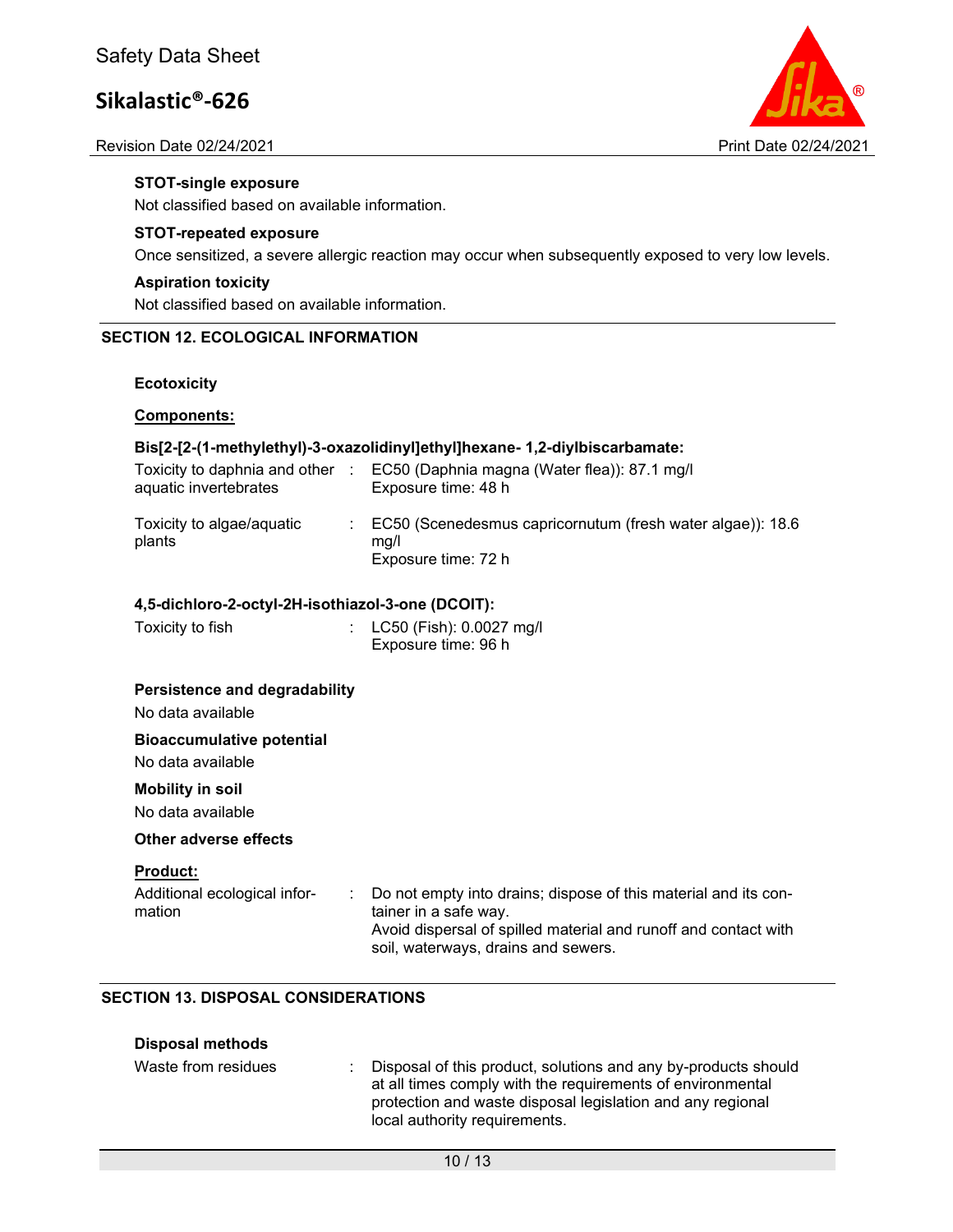

Revision Date 02/24/2021 Print Date 02/24/2021

Contaminated packaging : Empty containers should be taken to an approved waste handling site for recycling or disposal.

#### **SECTION 14. TRANSPORT INFORMATION**

#### **International Regulations**

| <b>IATA-DGR</b><br>UN/ID No.<br>Proper shipping name<br>Class<br>Packing group<br>Labels<br>Packing instruction (cargo<br>aircraft)<br>Packing instruction (passen- | ÷ | $:$ UN 1263<br>: Paint related material<br>3<br>$\mathbf{III}$<br>Flammable Liquids<br>366<br>355 |
|---------------------------------------------------------------------------------------------------------------------------------------------------------------------|---|---------------------------------------------------------------------------------------------------|
| ger aircraft)<br><b>IMDG-Code</b><br>UN number<br>Proper shipping name<br>Class<br>Packing group<br>Labels<br>EmS Code<br>Marine pollutant                          |   | : UN 1263<br>PAINT RELATED MATERIAL<br>3<br>$\mathbf{III}$<br>- 3<br>$F-E$ , S-E<br>no            |

#### **Transport in bulk according to Annex II of MARPOL 73/78 and the IBC Code**

Not applicable for product as supplied.

#### **Domestic regulation**

| <b>TDG</b>           |     |                              |
|----------------------|-----|------------------------------|
| UN number            |     | $\therefore$ UN 1263         |
| Proper shipping name |     | $\pm$ PAINT RELATED MATERIAL |
| Class                | : 3 |                              |
| Packing group        |     | - 111                        |
| Labels               |     | -3                           |
| <b>ERG Code</b>      |     | 128                          |
| Marine pollutant     |     | no                           |
|                      |     |                              |

#### **Special precautions for user**

The transport classification(s) provided herein are for informational purposes only, and solely based upon the properties of the unpackaged material as it is described within this Safety Data Sheet. Transportation classifications may vary by mode of transportation, package sizes, and variations in regional or country regulations.

## **SECTION 15. REGULATORY INFORMATION**

#### **Canadian lists**

No substances are subject to a Significant New Activity Notification.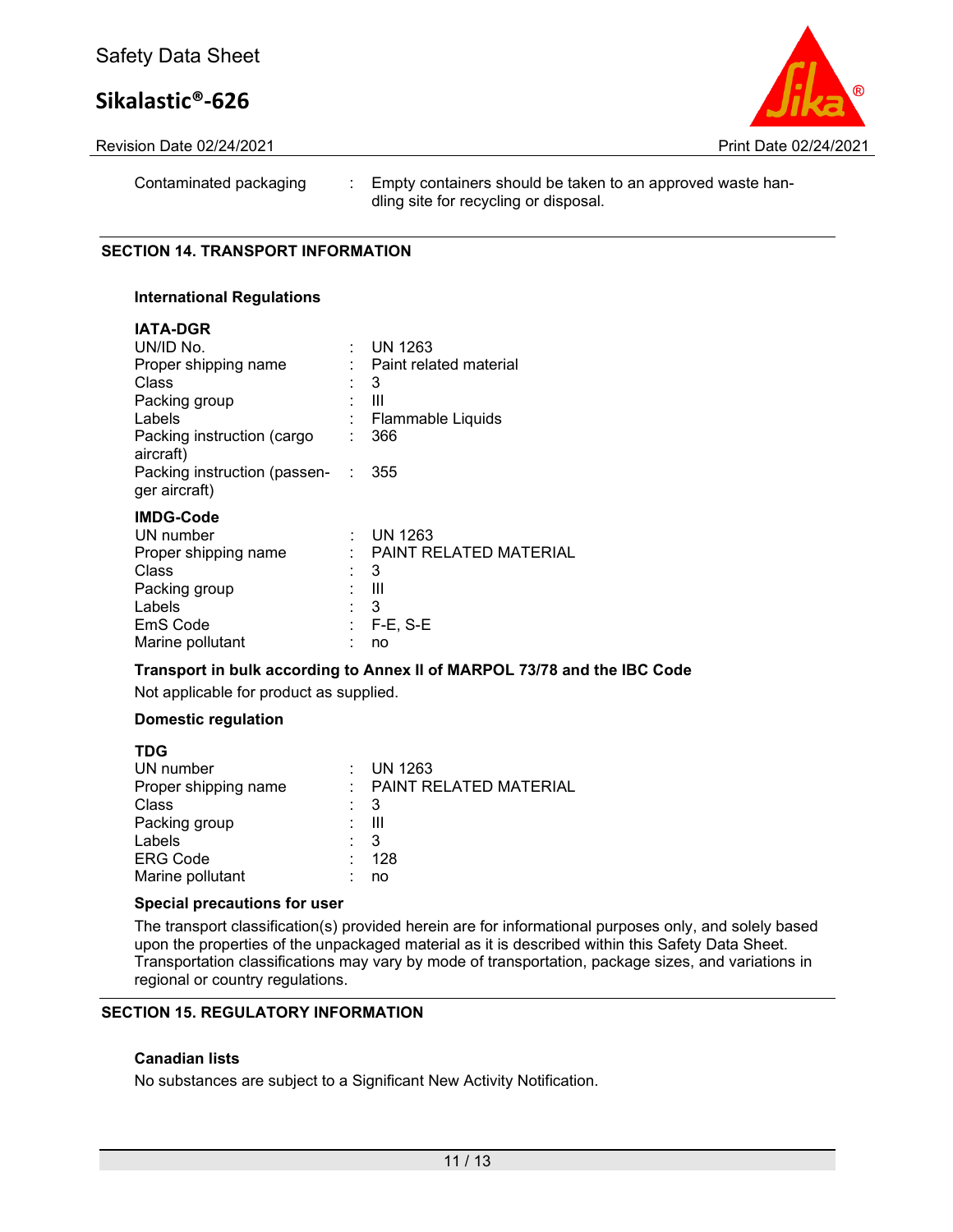Revision Date 02/24/2021 Print Date 02/24/2021



## **SECTION 16. OTHER INFORMATION**

| <b>Full text of other abbreviations</b> |                                                                                                                                                                                                                                                   |
|-----------------------------------------|---------------------------------------------------------------------------------------------------------------------------------------------------------------------------------------------------------------------------------------------------|
| CA AB OEL                               | Canada. Alberta, Occupational Health and Safety Code (table<br>$2:$ OEL)                                                                                                                                                                          |
| CA BC OEL                               | Canada. British Columbia OEL                                                                                                                                                                                                                      |
| CA ON OEL                               | Ontario Table of Occupational Exposure Limits made under<br>the Occupational Health and Safety Act.                                                                                                                                               |
| CA QC OEL                               | Québec. Regulation respecting occupational health and safe-<br>ty, Schedule 1, Part 1: Permissible exposure values for air-<br>borne contaminants                                                                                                 |
| CA AB OEL / TWA                         | 8-hour Occupational exposure limit                                                                                                                                                                                                                |
| CA BC OEL / TWA                         | 8-hour time weighted average                                                                                                                                                                                                                      |
| CA BC OEL / C                           | ceiling limit                                                                                                                                                                                                                                     |
| CA ON OEL / C                           | Ceiling Limit (C)                                                                                                                                                                                                                                 |
| CA ON OEL / TWA                         | Time-Weighted Average Limit (TWA)                                                                                                                                                                                                                 |
| CA QC OEL / TWAEV                       | Time-weighted average exposure value                                                                                                                                                                                                              |
|                                         |                                                                                                                                                                                                                                                   |
| <b>ADR</b>                              | Accord européen relatif au transport international des                                                                                                                                                                                            |
|                                         | marchandises Dangereuses par Route                                                                                                                                                                                                                |
| CAS                                     | <b>Chemical Abstracts Service</b>                                                                                                                                                                                                                 |
| <b>DNEL</b>                             | Derived no-effect level                                                                                                                                                                                                                           |
| <b>EC50</b>                             | Half maximal effective concentration                                                                                                                                                                                                              |
| <b>GHS</b>                              | <b>Globally Harmonized System</b>                                                                                                                                                                                                                 |
| <b>IATA</b>                             | International Air Transport Association                                                                                                                                                                                                           |
| <b>IMDG</b>                             | International Maritime Code for Dangerous Goods                                                                                                                                                                                                   |
| LD50                                    | Median lethal dosis (the amount of a material, given all at<br>once, which causes the death of 50% (one half) of a group of<br>test animals)                                                                                                      |
| <b>LC50</b>                             | Median lethal concentration (concentrations of the chemical in<br>air that kills 50% of the test animals during the observation<br>period)                                                                                                        |
| <b>MARPOL</b>                           | International Convention for the Prevention of Pollution from<br>Ships, 1973 as modified by the Protocol of 1978                                                                                                                                  |
| <b>OEL</b>                              | Occupational Exposure Limit                                                                                                                                                                                                                       |
| <b>PBT</b>                              | Persistent, bioaccumulative and toxic                                                                                                                                                                                                             |
| <b>PNEC</b>                             | Predicted no effect concentration                                                                                                                                                                                                                 |
| <b>REACH</b>                            | Regulation (EC) No 1907/2006 of the European Parliament<br>and of the Council of 18 December 2006 concerning the Reg-<br>istration, Evaluation, Authorisation and Restriction of Chemi-<br>cals (REACH), establishing a European Chemicals Agency |
| <b>SVHC</b>                             | Substances of Very High Concern                                                                                                                                                                                                                   |
| vPvB                                    | Very persistent and very bioaccumulative                                                                                                                                                                                                          |
|                                         |                                                                                                                                                                                                                                                   |

### Notice to Reader:

The information contained in this Material Safety Data Sheet applies only to the actual Sika Canada product identified and described herein. This information is not intended to address, nor does it address the use or application of the identified Sika product in combination with any other material, product or process. All of the information set forth herein is based on technical data regarding the